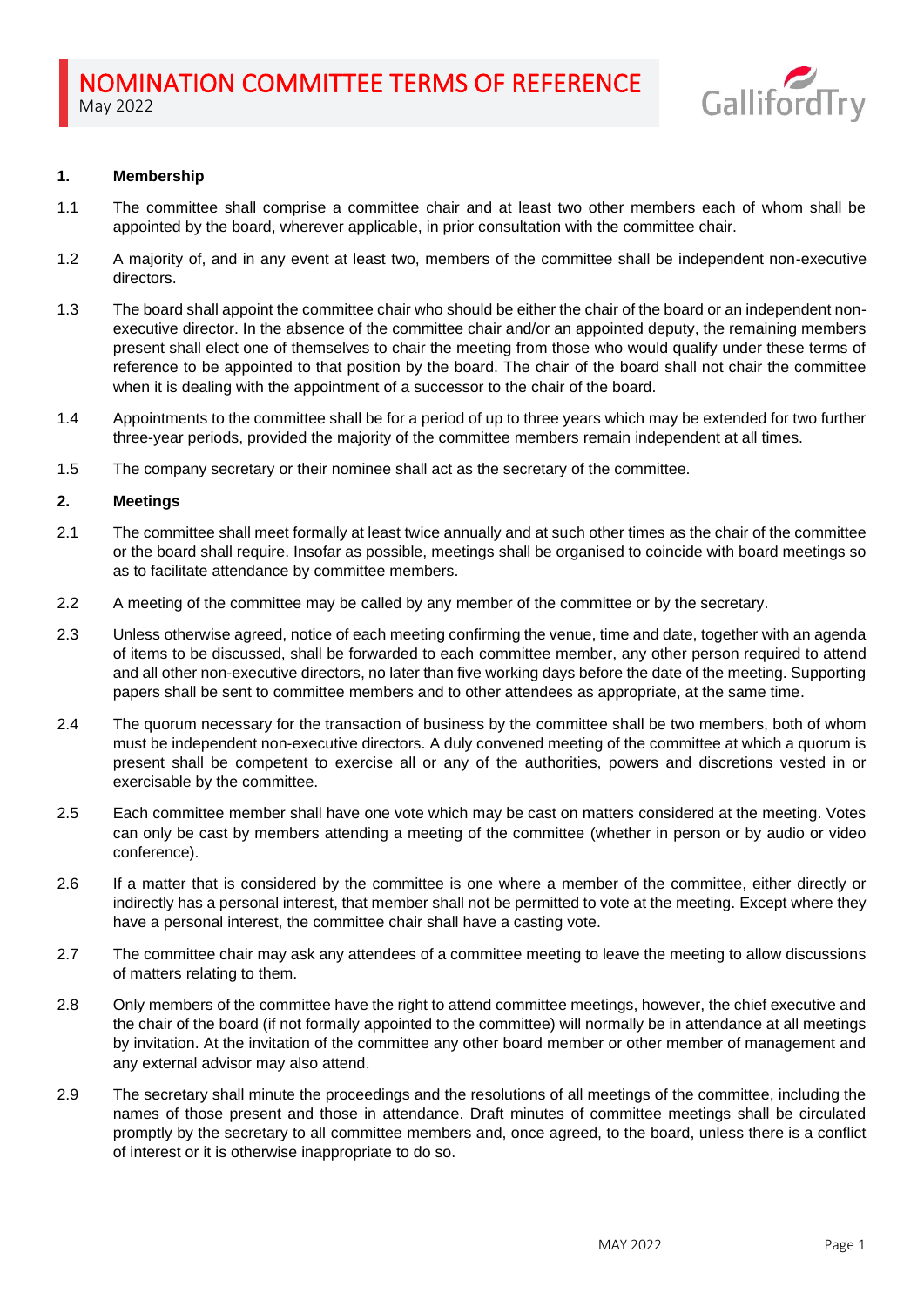

- 2.10 A resolution in writing and approved by all committee members will be as effective as a resolution passed at a committee meeting.
- 2.11 The committee chair shall attend the annual general meeting to answer shareholder questions on the committee's activities and responsibilities. In addition, the committee chair should seek engagement with shareholders on significant matters related to the committee's areas of responsibility.

## **3. Duties**

The committee should carry out the duties below for the parent company, major subsidiary undertakings and the group as a whole, as appropriate.

The committee shall:

- 3.1 regularly review the structure, size and composition (including the skills, knowledge, experience and diversity) of the board and make recommendations to the board with regard to any changes;
- 3.2 give full consideration to succession planning for directors and other senior executives in the course of its work, and oversee the development of a diverse pipeline for succession, taking into account the challenges and opportunities facing the company, and the skills and expertise needed on the board in the future;
- 3.3 keep under review the leadership needs of the organisation, both executive and non-executive, with a view to ensuring the continued ability of the organisation to compete effectively in the marketplace;
- 3.4 keep up to date and fully informed about strategic issues and commercial changes affecting the company and group and the market in which it operates;
- 3.5 be responsible for identifying and nominating for the approval of the board, candidates to fill board vacancies as and when they arise;
- 3.6 before any appointment is made by the board, evaluate the balance of skills, knowledge, experience and diversity on the board and, in the light of this evaluation, prepare a description of the role and capabilities required for a particular appointment. In identifying suitable candidates the committee:
	- 3.6.1 may use open advertising and/or the services of external advisers to facilitate the search;
	- 3.6.2 shall consider candidates from a wide range of backgrounds; and
	- 3.6.3 shall consider candidates on merit and against objective criteria and with due regard for the benefits of diversity on the board, including gender, taking care that appointees have enough time available to devote to the position.
- 3.7 for the appointment of a chair of the board, prepare a job specification, including the time commitment expected. A proposed chairman's other significant commitments should be disclosed to the board before appointment and any changes to the chairman's commitments should be reported to the board as they arise;
- 3.8 ensure that, prior to the appointment of a director, the proposed appointee is required to disclose any other business interests that may result in a conflict of interest and is required to report any future business interests that could result in a conflict of interest. These must be authorised by the board prior to appointment and any future business interests that could result in a conflict of interest must not be undertaken without prior authorisation of the board;
- 3.9 ensure that on appointment to the board, non-executive directors receive a formal letter of appointment setting out clearly what is expected of them in terms of time commitment, committee service and involvement outside board meetings;
- 3.10 review the results of the board performance evaluation process that relate to the composition of the board and succession planning;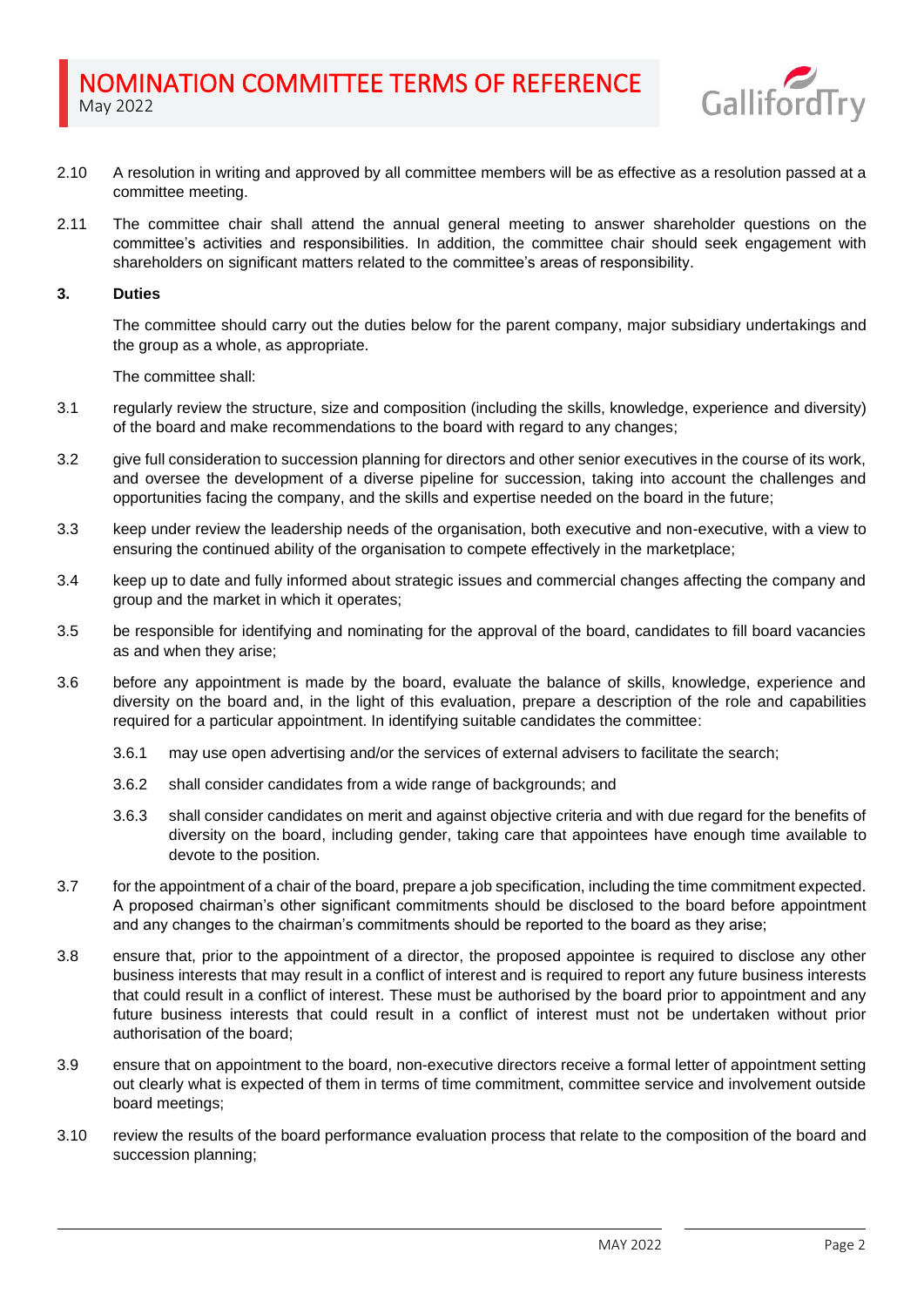

- 3.11 review annually the time required from non-executive directors. Performance evaluation should be used to assess whether the non-executive directors are spending enough time to fulfil their duties;
- 3.12 work and liaise as necessary with all other board committees, ensuring the interaction between committees and with the board is reviewed regularly;
- 3.13 set measurable objectives for board diversity, prepare a policy on how to promote board and seniormanagement level diversity and increase diversity on the board and in senior management roles to meet those objectives;
- 3.14 keep under review the number of external directorships held by each director;
- 3.15 ensure that all new directors undertake an appropriate induction programme to ensure that they are fully informed about strategic and commercial issues affecting the group and the markets in which it operates as well as their duties and responsibilities as a director;
- 3.16 consider any training requirements for the board as a whole;
- 3.17 assist the chair of the board with the implementation of an annual evaluation process to assess the overall and individual performance and effectiveness of the board and its committees, including consideration of the balance of skills, experience, independence and knowledge of the company, its diversity, including gender, how the board works together as a unit, and other factors relevant to the board's effectiveness;
- 3.18 ensure that evaluation of the board is externally facilitated at least every three years; and
- 3.19 review the results of the performance evaluation of the committee.

The committee shall also make recommendations to the board concerning:

- 3.20 formulating plans for succession for both executive and non-executive directors and in particular for the key roles of chair of the board and chief executive;
- 3.21 suitable candidates for the role of senior independent director;
- 3.22 membership of the audit and remuneration committees, and any other board committees as appropriate, in consultation with the chair of those committees;
- 3.23 the re-appointment of any non-executive director at the conclusion of their specified term of office having given due regard to their performance and ability to continue to contribute to the board in light of the knowledge, skills and experience required;
- 3.24 the re-election by shareholders of directors under the annual re-election provisions of the UK Corporate Governance Code ("the Code") or the retirement by rotation provisions in the company's articles of association, having due regard to their performance and ability to continue to contribute to the board in light of the knowledge, skills and experience required and the need for progressive refreshing of the board (particularly in relation to directors being re-elected for a term beyond six years);
- 3.25 the chair of the board, having assessed every three years whether the present incumbent shall continue in post, taking into account the need for continuity versus freshness of approach;
- 3.26 any matters relating to the continuation in office of any director at any time including the suspension or termination of service of any executive director as an employee of the company subject to the provisions of the law and their service contract; and
- 3.27 the appointment of any director to executive or other office.

# **4. Reporting responsibilities**

4.1 The committee chair shall report to the board on its proceedings after each meeting on all matters within its duties and responsibilities;